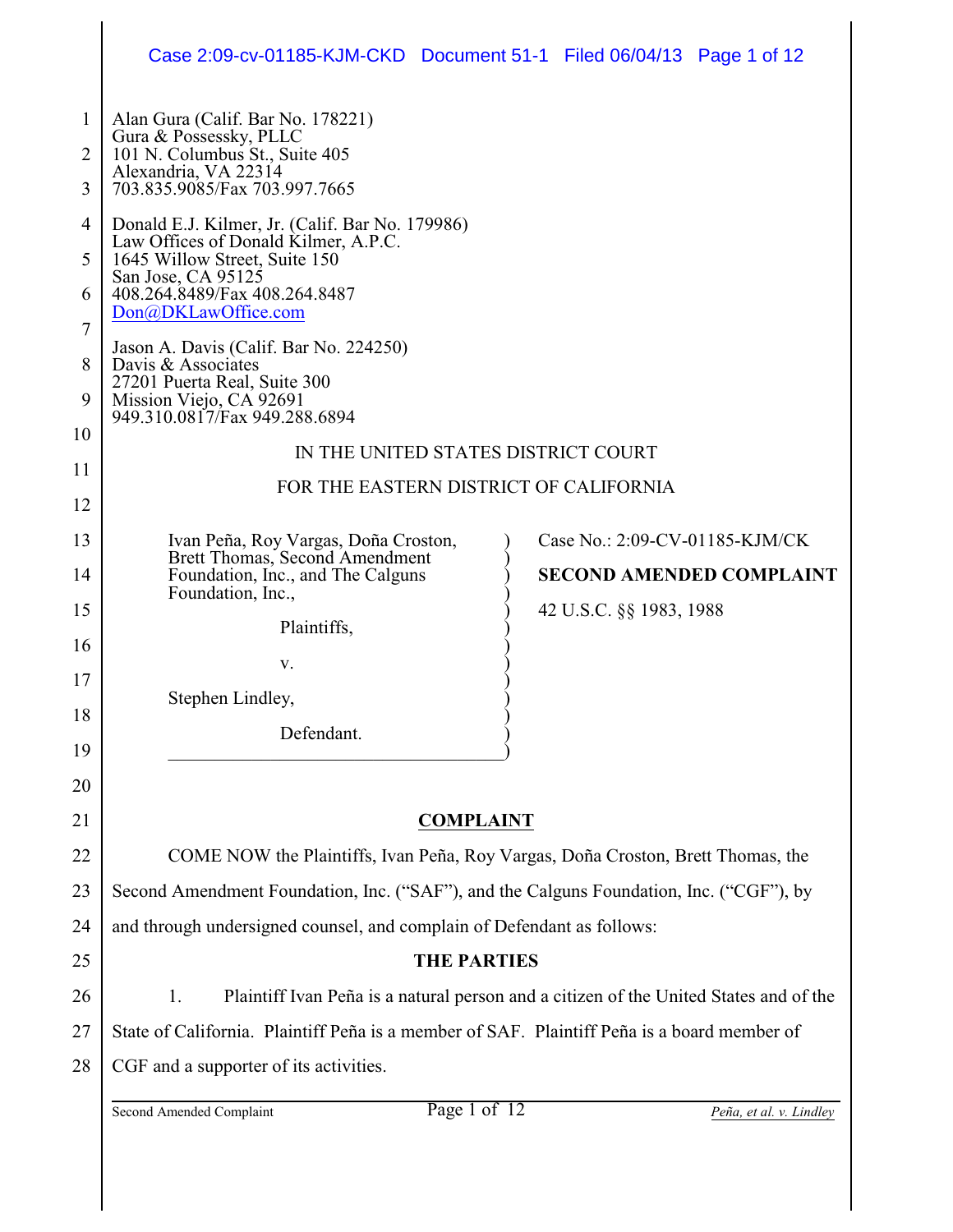1 2 3 2. Plaintiff Roy Vargas is a natural person and a citizen of the United States and of the State of California. Plaintiff Vargas is a member of SAF and a supporter of and participant in CGF activities.

4 3. Plaintiff Doña Croston is a natural person and a citizen of the United States and of the State of California. Planitiff Croston is a member of SAF and a supporter of and participant in CGF activities.

7 8 9 4. Plaintiff Brett Thomas is a natural person and a citizen of the United States and of the State of California. Plaintiff Thomas is a member of SAF. Plaintiff Thomas is a board member of CGF and a supporter of its activities.

10 11 12 13 14 15 5. Plaintiff Second Amendment Foundation, Inc. is a non-profit membership organization incorporated under the laws of Washington with its principal place of business in Bellevue, Washington. SAF has over 650,000 members and supporters nationwide, including California. The purposes of SAF include education, research, publishing and legal action focusing on the Constitutional right to privately own and possess firearms, and the consequences of gun control. SAF brings this action on behalf of itself and its members.

16 6. Plaintiff The Calguns Foundation, Inc. is a non-profit organization incorporated under the laws of California with its principal place of business in San Carlos, California. The purposes of CGF include supporting the California firearms community by promoting education for all stakeholders about California and federal firearm laws, rights and privileges, and defending and protecting the civil rights of California gun owners. CGF represents these members and supporters, which include California firearm retailers and consumers. CGF brings this action on behalf of itself and its supporters, who possess all the indicia of membership.

23 24 25 26 27 7. Defendant Stephen Lindley is the Chief of the California Department of Justice Bureau of Firearms, and as such is responsible for formulating, executing and administering the State of California's laws, customs, practices, and policies at issue in this lawsuit; and is in fact presently enforcing the challenged laws, customs and practices against plaintiffs. Defendant Lindley is sued in his official capacity.

28

17

18

19

20

21

22

5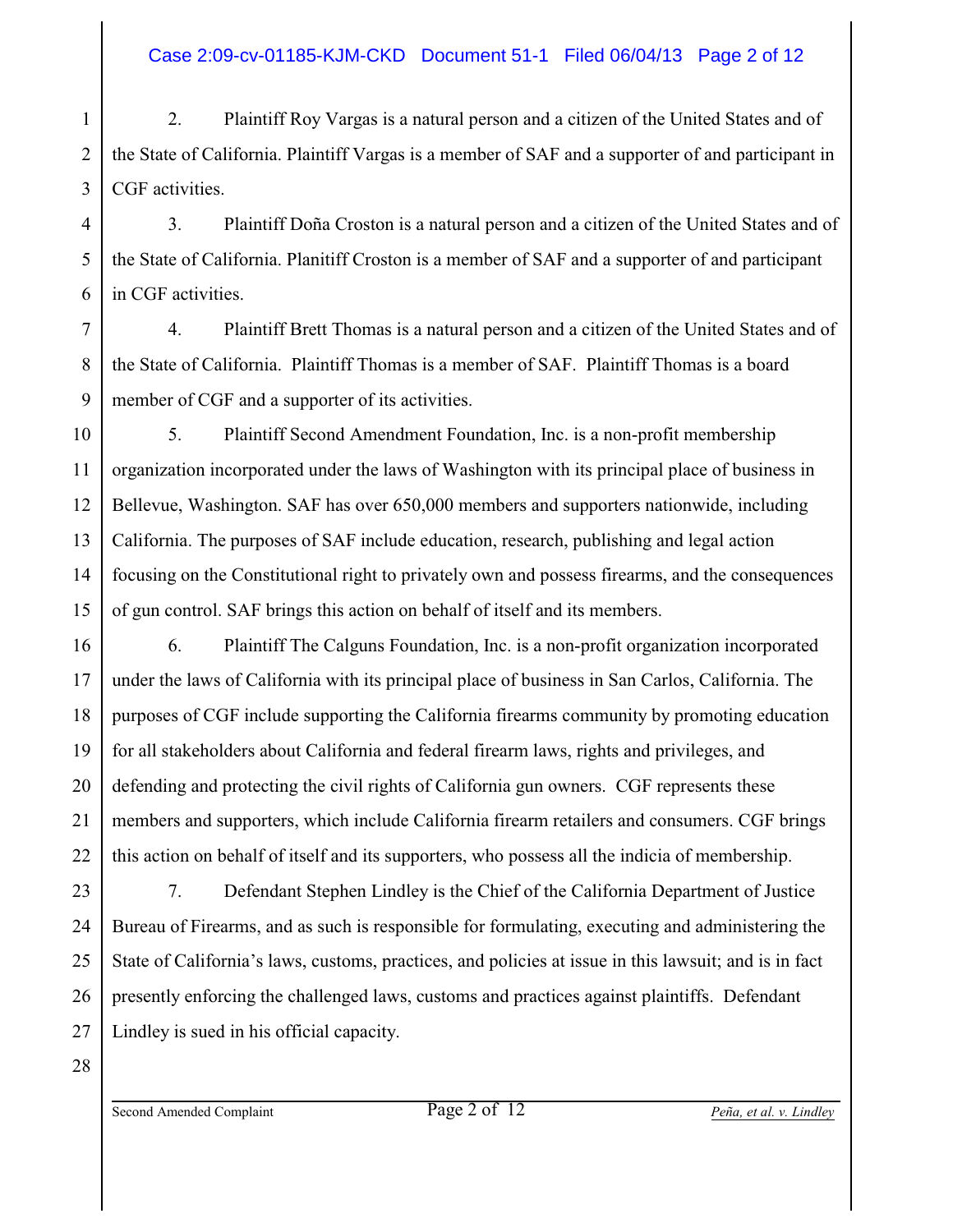#### **JURISDICTION AND VENUE**

8. This Court has subject matter jurisdiction over this action pursuant to 28 U.S.C. §§ 1331, 1343, 2201, 2202 and 42 U.S.C. § 1983.

9. Venue lies in this Court pursuant to 28 U.S.C. § 1391.

# **STATEMENT OF FACTS**

10. The Second Amendment to the United States Constitution provides: "A well regulated Militia being necessary to the security of a free State, the right of the people to keep and bear Arms shall not be infringed."

11. At a minimum, the Second Amendment guarantees individuals a fundamental right to possess handguns in the home. The handguns whose possession is protected by the Second Amendment are those of the kind that are or would be in common use by law-abiding people for lawful purposes.

# *California's "Handgun Roster" Scheme*

12. The California Department of Justice compiles, publishes, and maintains "a roster listing all of the pistols, revolvers, and other firearms capable of being concealed upon the person that have been tested by a certified testing laboratory, have been determined not to be unsafe handguns, and may be sold in this state pursuant to this part." Cal. Penal Code § 32015.

13. "Commencing January 1, 2001, any person in this state who manufactures or causes to be manufactured, imports into the state for sale, keeps for sale, offers or exposes for sale, gives, or lends any unsafe handgun shall be punished by imprisonment in a county jail not exceeding one year." Cal. Penal Code § 32000(a).

14. California Penal Code § 31910 bars as an "unsafe handgun" any handgun that fails to meet firing and drop safety requirements.

27 28 15. A revolver is barred from the approved handgun roster if "[i]t does not have a safety device that, either automatically in the case of a double-action firing mechanism, or by manual operation in the case of a single-action firing mechanism, causes the hammer to retract to a point where the firing pin does not rest upon the primer of the cartridge." Cal. Penal Code §  $31910(a)(1)$ .

Second Amended Complaint Page 3 of 12 *Peña, et al. v. Lindley*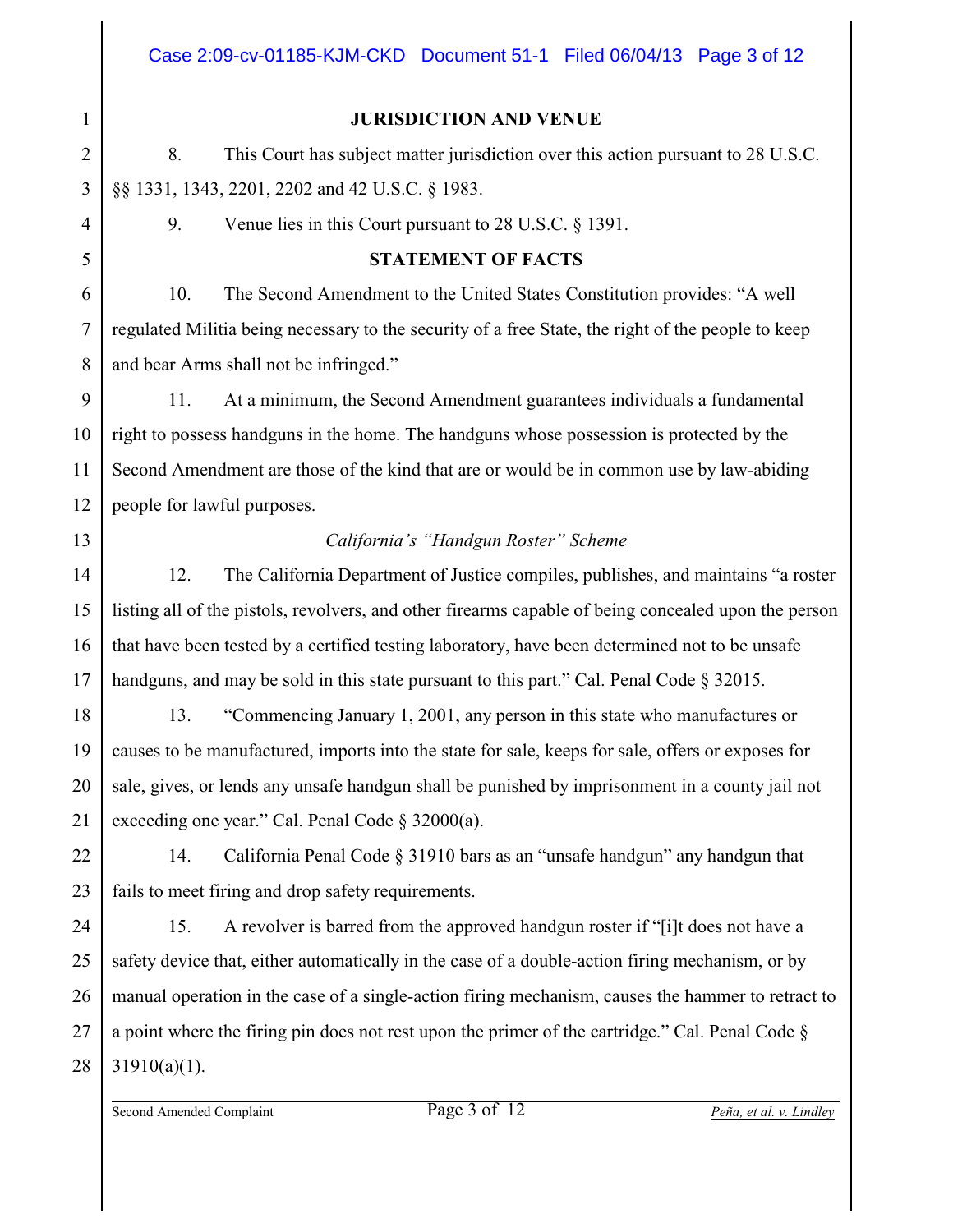#### Case 2:09-cv-01185-KJM-CKD Document 51-1 Filed 06/04/13 Page 4 of 12

1 2 3 4 16. A semi-automatic handgun is barred from the approved handgun roster if "[i]t does not have a positive manually operated safety device, as determined by standards relating to imported guns promulgated by the federal Bureau of Alcohol, Tobacco, Firearms and Explosives." Cal. Penal Code § 31910(b)(1).

5 6 17. A center fire semi-automatic handgun not on the approved roster prior to 2007 is barred from the approved handgun roster " it does not have both a chamber load indicator and if it has a detachable magazine, a magazine disconnect mechanism." Cal. Penal Code § 31910(b)(5).

9 18. A rimfire semi-automatic handgun not on the approved roster prior to 2006 is barred from the approved handgun roster if it accepts detachable magazines but "does not have a magazine disconnect mechanism." Cal. Penal Code § 31910(b)(6).

12 13 14 15 16 17 18 19 20 21 22 19. All semi-automatic handguns not on the approved roster prior to 2010 are barred from the approved handgun roster unless they employ so-called "microstamping technology," in that they are " designed and equipped with a microscopic array of characters that identify the make, model, and serial number of the pistol, etched or otherwise imprinted in two or more places on the interior surface or internal working parts of the pistol, and that are transferred by imprinting on each cartridge case when the firearm is fired, provided that the Department of Justice certifies that the technology used to create the imprint is available to more than one manufacturer unencumbered by any patent restrictions." Cal. Penal Code  $\S 31910(b)(7)(A)$ . "The Attorney General may also approve a method of equal or greater reliability and effectiveness in identifying the specific serial number of a firearm from spent cartridge casings discharged by that firearm than that which is set forth in this paragraph  $\ldots$ " Cal. Penal Code § 31910(b)(7)(B).

23 24 25 26 27 20. The microstamping requirement of Cal. Penal Code § 31910(b)(7) became effective on May 17, 2013. On that date, the California Department of Justice issued Information Bulletin No.: 2013-BOF-03, wherein Defendant Lindley announced that the Department had determined that the technology described in Penal Code § 31910(b)(7) is now available to more than one manufacturer unencumbered by any patent restrictions.

28

7

8

10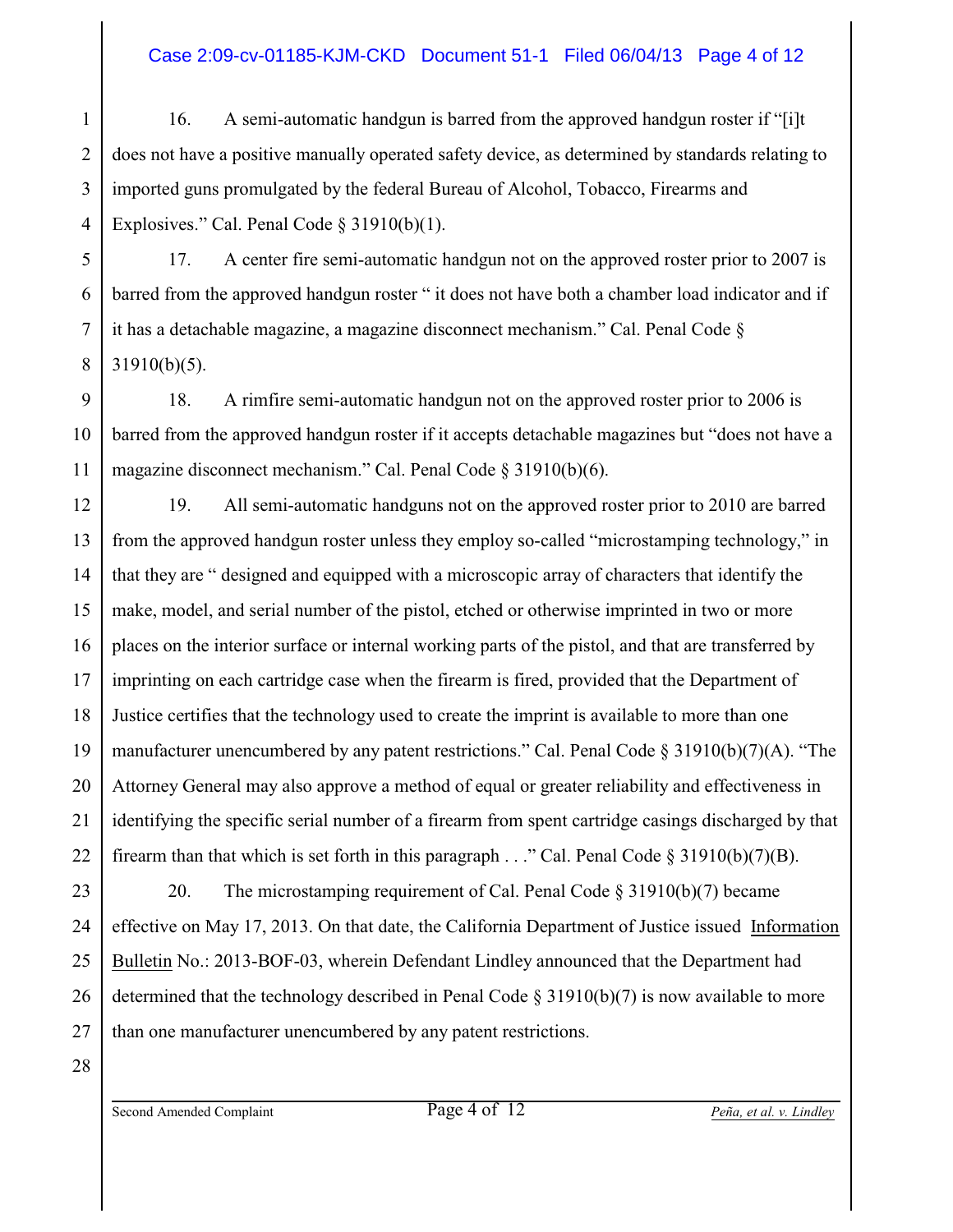## Case 2:09-cv-01185-KJM-CKD Document 51-1 Filed 06/04/13 Page 5 of 12

1 2 3 4 5 6 7 21. The California Department of Justice often rejects chamber load indicators which, in its view, do not sufficiently meet the requirement calling for "a device that plainly indicates that a cartridge is in the firing chamber. A device satisfies this definition if it is readily visible, has incorporated or adjacent explanatory text or graphics, or both, and is designed and intended to indicate to a reasonably foreseeable adult user of the pistol, without requiring the user to refer to a user's manual or any other resource other than the pistol itself, whether a cartridge is in the firing chamber." Cal. Penal Code § 16380.

8 9 10 11 12 13 14 15 22. Listings on the California "safe handgun" roster are valid for one year. 11 Calif. Code of Regulations § 4070(a), (b). "A handgun model listing on the Roster of Certified Handguns must be renewed prior to expiration in order to remain valid." 11 Calif. Code of Regulations § 4071. Renewal is accomplished by returning the renewal notice and a fee. 11 Calif. Code of Regulations § 4071(b), (c). "If the manufacturer/importer or other responsible person fails to comply with these renewal requirements, the handgun model listing shall expire by operation of law at midnight on the date of expiration of the listing and the model will be removed from the Roster." 11 Calif. Code of Regulations § 4071(d).

16 18 23. The California Department of Justice charges firearms manufacturers, importers, and dealers annual fees, ostensibly to operate the handgun roster program. California Penal Code § 32015(a). "Any pistol, revolver, or other firearm capable of being concealed upon the person that is manufactured by a manufacturer who manufactures or causes to be manufactured, imports into the state for sale, keeps for sale, or offers or exposes for sale any pistol, revolver, or other firearm capable of being concealed upon the person in this state, and who fails to pay any fee required pursuant to paragraph (1), may be excluded from the roster." Penal Code  $\S 32015(b)(2)$ .

24. The initial and renewal annual listing fees for inclusion on the "safe handgun" roster are \$200. 11 Calif. Code of Regulations § 4072(b).

25. "Other than the DOJ, only the manufacturer/importer of a handgun model is authorized to submit that handgun model to a DOJ-Certified Laboratory for testing." 11 Calif. Code of Regulations § 4059(c).

28

17

19

20

21

22

23

24

25

26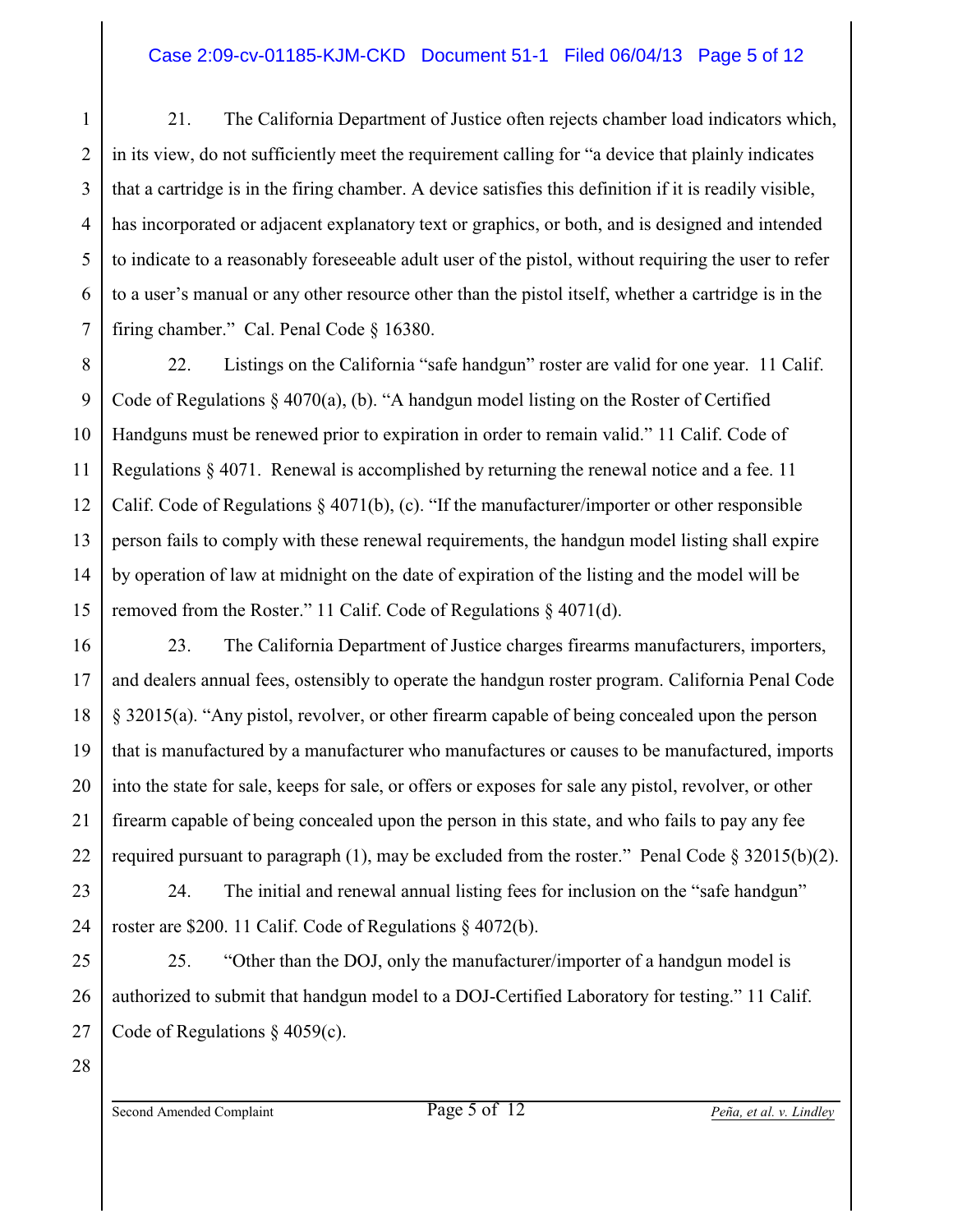#### Case 2:09-cv-01185-KJM-CKD Document 51-1 Filed 06/04/13 Page 6 of 12

1 2 3 4 5 6 7 26. A handgun can remain on the roster if its manufacturer/importer goes out of business or discontinues the model, provided that the model is not being offered for sale to licensed dealers, and "a fully licensed wholesaler, distributor, or dealer submits a written request to continue the listing and agrees to pay the annual maintenance fee." 11 Calif. Code of Regulations § 4070(d). So long as a handgun is sold to dealers outside of California, the handgun's manufacturer can cause the sale of that handgun to be forbidden inside California by failing to submit the gun for testing in that state or refusing to pay the annual \$200 fee.

8 9 10 11 27. "A manufacturer/importer or other responsible party may submit a written request to list a handgun model that was voluntarily discontinued or was removed for lack of payment of the annual maintenance fee." 11 Calif. Code of Regulations  $\S$  4070(e). The request may be approved, and the handgun restored to the "safe gun" roster, provided the fee is paid.

28. Otherwise safe handguns, that have passed California's "safety" tests, do not become "unsafe" merely because an annual fee is not paid by their manufacturer.

12

13

14

15

16

17

18

19

*Narrow and Counter-Productive Nature of the "Handgun Roster" Scheme*

29. Handguns lacking "safety" devices are handguns of the kind in common use throughout the United States for lawful purposes, including self-defense.

30. Semi-automatic handguns lacking chamber load indicators and/or magazine disconnect mechanisms and/or micro-stamping technology are handguns of the kind in common use throughout the United States for lawful purposes, including self-defense.

20 21 31. Like all mechanical devices, a handgun safety mechanism may fail or be misused by the user of a handgun.

22 23 32. A chamber load indicator is a mechanical device that may fail or be misinterpreted by the user of a handgun.

33. A magazine disconnect mechanism is a mechanical device that may fail.

34. Micro-stamping technology is not a safety device and has no rational relationship to the safety of the owner/buyer/consumer of semi-automatic pistols.

27 28

24

25

26

Second Amended Complaint Page 6 of 12 *Peña, et al. v. Lindley*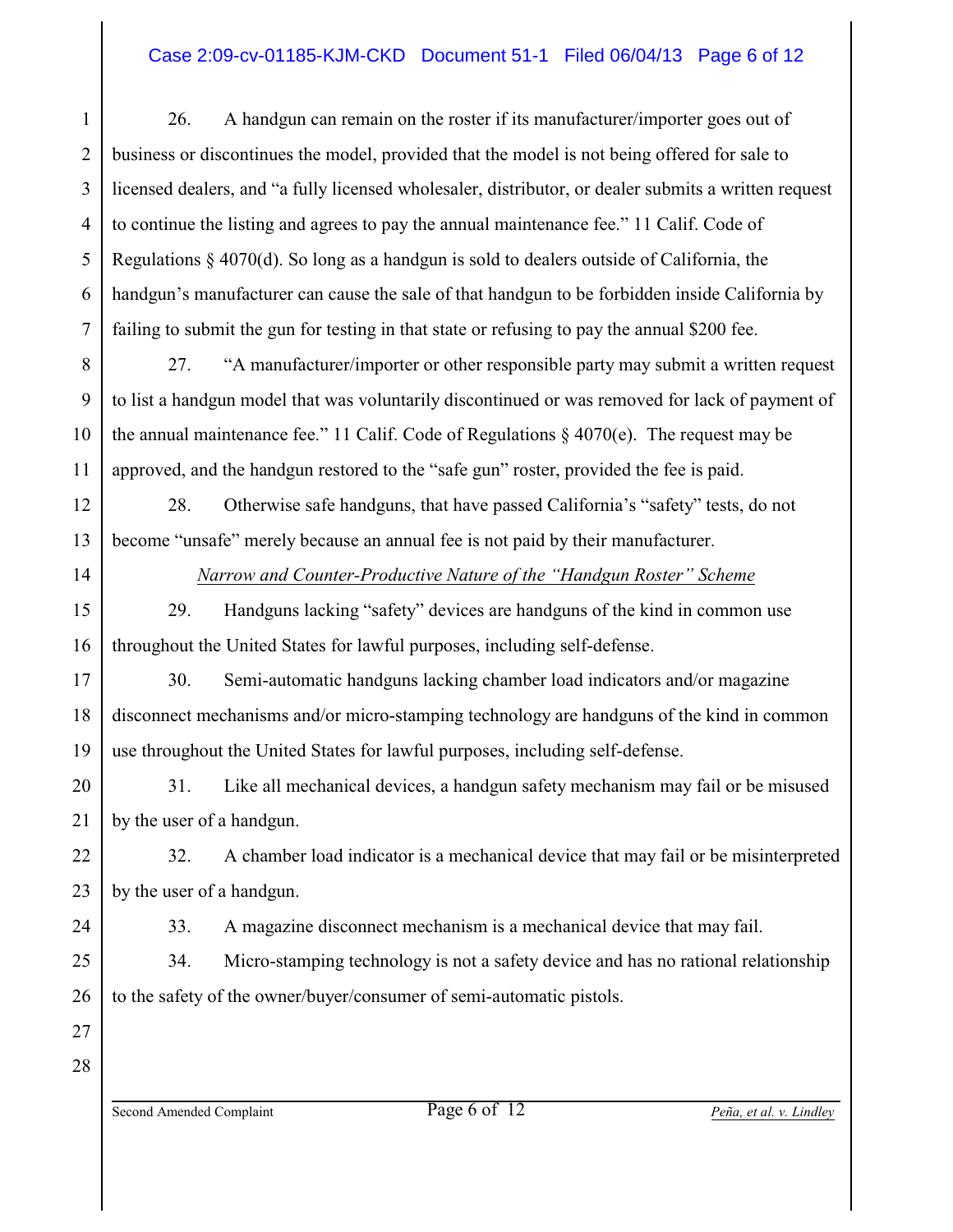#### Case 2:09-cv-01185-KJM-CKD Document 51-1 Filed 06/04/13 Page 7 of 12

1 2 3 35. On information and belief, as of this writing, there are no commercially available semiautomatic handguns manufactured in the United States utilizing the microstamping technology required by Cal. Penal Code §31910(b)(7).

4 5 6 7 8 9 10 11 36. California law requires that prospective handgun purchasers successfully complete at least two tests demonstrating their knowledge of gun safety: a written test pertaining to handgun safety and a operational safety test for each handgun purchased. Within the knowledge required for successful completion of the tests is the fundamental rule of gun safety holding that all guns should be treated at all times as though they are loaded, to prevent reliance on potentially faulty or misinterpreted mechanical devices and to promote safe gun handling habits. Reliance on safety mechanisms, chamber load indicators, or magazine disconnect devices is not an appropriate substitute for safe gun handling practices.

## *Exemptions from the "Handgun Roster" Scheme*

14 37. California Penal Code § 32000(b)(3) exempts"curios and relics" as defined by 27 C.F.R. § 478.11 from the prohibition of California Penal Code § 32000(a).

15 16 17 18 19 20 21 22 38. California Penal Code § 32000(b)(4) provides an additional exemption for "[t]he sale or purchase of any pistol, revolver or other firearm capable of being concealed upon the person, if the pistol, revolver, or other firearm is sold to, or purchased by, the Department of Justice, any police department, any sheriff's official, any marshal's office, the Youth and Adult Correctional Agency, the California Highway Patrol, any district attorney's office, or the military or naval forces of this state or of the United States for use in the discharge of their official duties. Nor shall anything in this section prohibit the sale to, or purchase by, sworn members of these agencies of any pistol, revolver, or other firearm capable of being concealed upon the person."

23 24 25 39. It is not illegal in California to import a handgun not on the state's approved handgun roster when moving into the state without the intention of selling it, nor is it illegal in California to possess or use an unrostered handgun that is otherwise lawful to possess or use.

26 27 28 40. California Penal Code § 32100 *et seq.,* provides various exemptions from the approved handgun roster requirements, including private party transfers, intra-familial transfers including gifts and bequests, various loans, handguns used in Olympic sports, single-action

Second Amended Complaint Page 7 of 12 *Peña, et al. v. Lindley*

12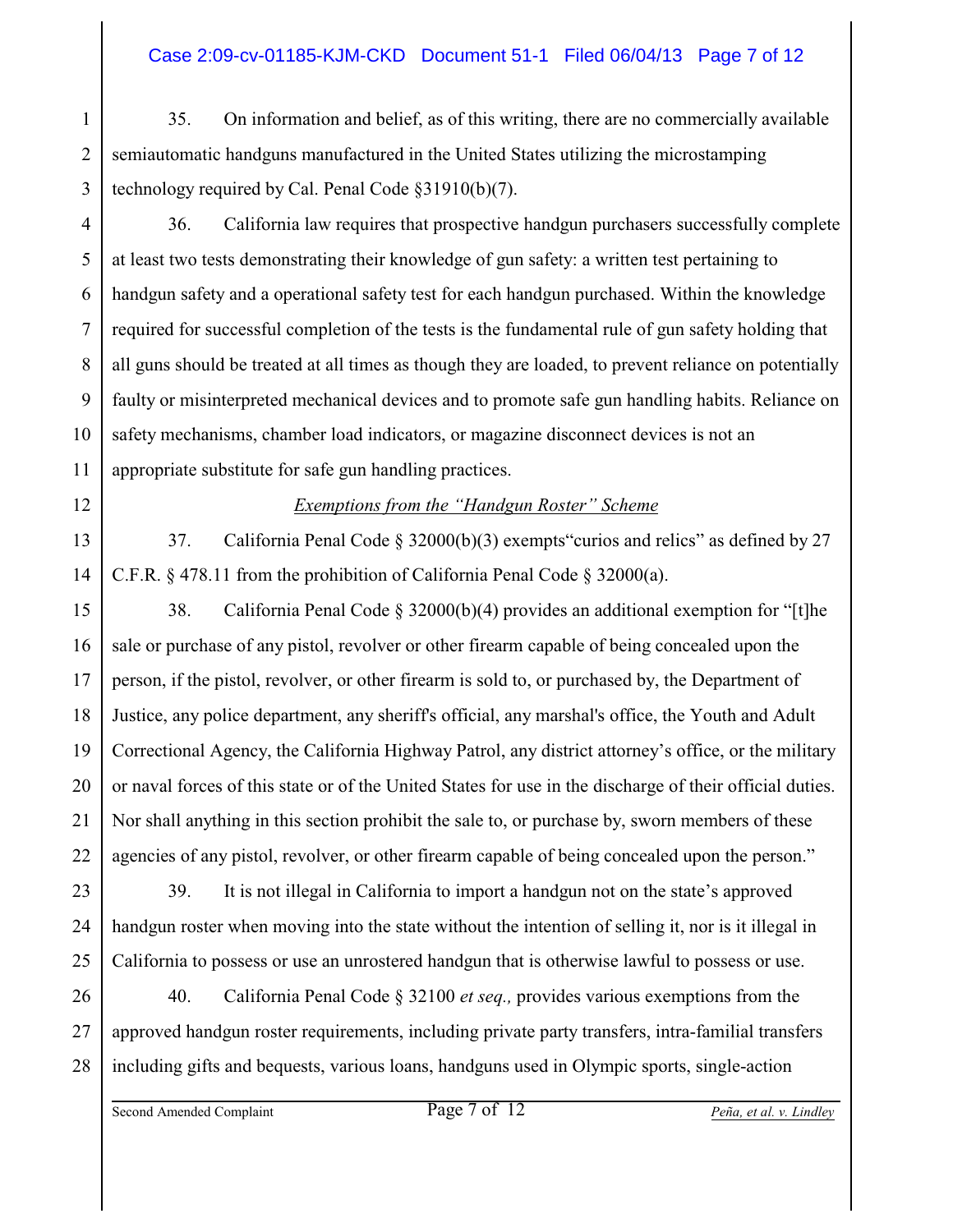#### Case 2:09-cv-01185-KJM-CKD Document 51-1 Filed 06/04/13 Page 8 of 12

revolvers manufactured prior to 1900 that qualify as curios or relics, single-action revolvers longer than 7 ½ inches with a minimum 5-cartridge capacity, and single-shot pistols with a minimum barrel length of 6 inches and minimum overall length of 10  $\frac{1}{2}$  inches.

# 4 5 6

7

8

9

10

1

2

3

*California's Enforcement of the "Handgun Roster" Scheme Against Plaintiffs*:  *Barring Sale of a Handgun Previously Listed on the Roster*

41. Plaintiff Ivan Peña has sought to purchase a Para USA (Para Ordnance) P1345SR / Stainless Steel .45 ACP 4.25", and has identified a willing seller who stands ready to deliver said handgun to Plaintiff, but Plaintiff cannot purchase and take possession of that handgun as that handgun is not, cannot, and will not be placed on the California Safe Handgun Roster by Defendant.

11 12 42. Mr. Peña's Para USA P1345SR was listed on California's Handgun Roster until December 31, 2005, when it was discontinued and its listing not renewed.

13

14

15

16

17

19

20

21

## *Barring Sale of a Handgun Designed for Left-Handed Use*

43. Plaintiff Roy Vargas has sought to purchase a Glock 21 SF with an ambidextrous magazine release, and has identified a willing seller who stands ready to deliver said handgun to Plaintiff, but Plaintiff cannot purchase and take possession of that handgun as that handgun is not, cannot, and will not be placed on the California Safe Handgun Roster by Defendant.

18

44. Plaintiff Vargas was born without an arm below the right elbow.

45. The Glock 21 SF-STD is listed on the California Handgun Roster.

46. The Glock-21 SF with ambidextrous magazine release is better suitable for lefthanded shooters such as Mr. Vargas, than the approved version of the Glock 21SF-STD.

22 23 47. Glock's efforts to add the SF21 with ambidextrous magazine release to the California Roster have failed.

24 25 26 27 28 48. However, Defendant permits Glock customers to have their SF21-STD handguns fitted with an ambidextrous release at the Glock factory. In other words, California permits the sale of a Glock 21SF-STD, and the alteration of that handgun by Glock to add an ambidextrous magazine release, but will not allow consumers to purchase new Glock 21SF's with an ambidextrous magazine release.

Second Amended Complaint Page 8 of 12 *Peña, et al. v. Lindley*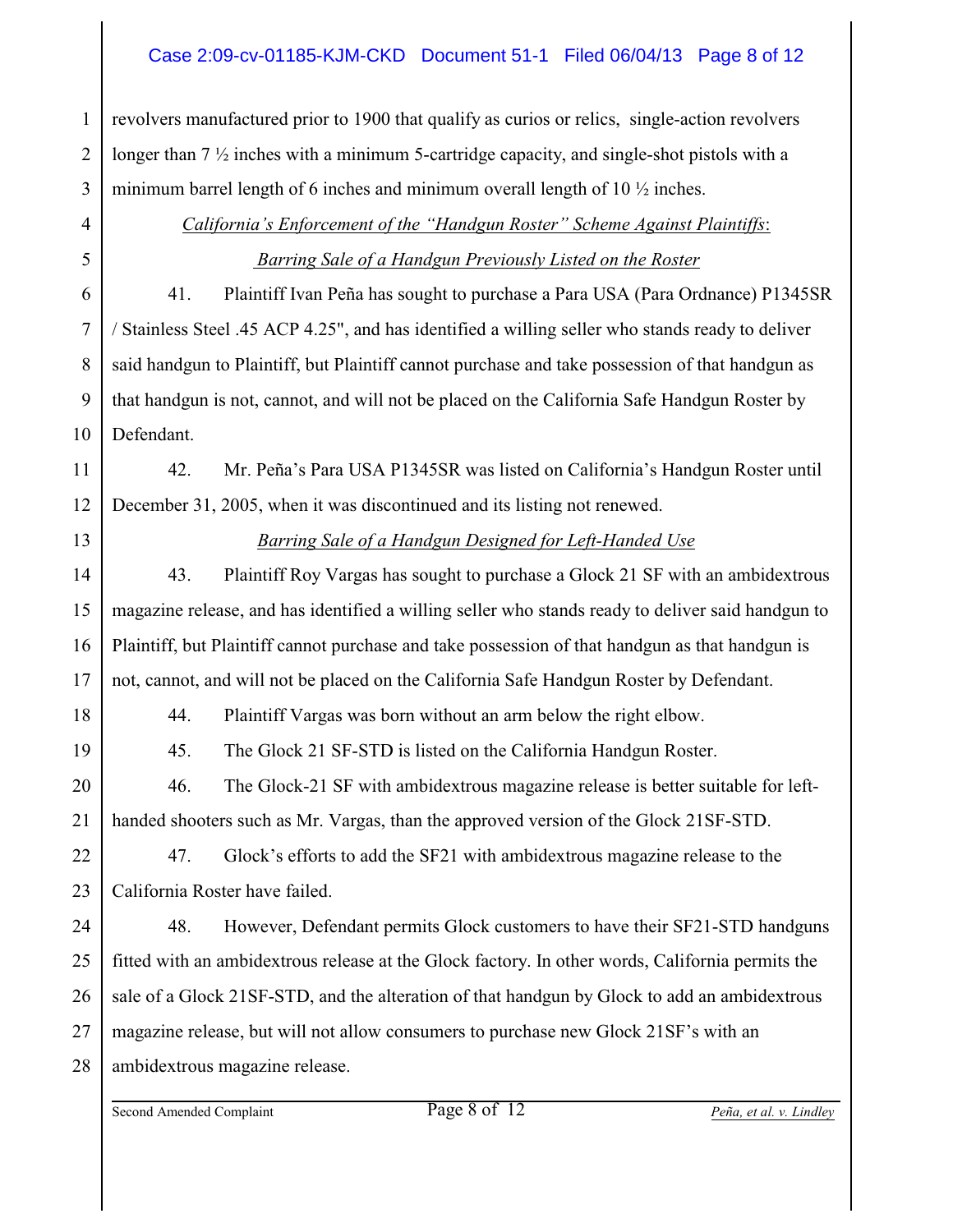# *Barring Sale of a Handgun Because It Is Not In An Approved Color*

49. Plaintiff Doña Croston has sought to purchase a Springfield Armory XD-45 Tactical 5" Bi-Tone stainless steel/black handgun in .45 ACP, model number XD9623, and has identified a willing seller who stands ready to deliver said handgun to Plaintiff, but Plaintiff cannot purchase and take possession of that handgun as that handgun is not, cannot, and will not be placed on the California Handgun Roster by Defendant.

7 8 9 10 50. Other models of this identical gun – but in different colors – are listed on the handgun roster and are thus available to Ms. Croston: the XD-45 Tactical 5" .45 ACP in black (model XD9621), the XD-45 Tactical 5" .45 ACP in OD Green (model XD9622), and the XD-45 Tactical 5" .45 ACP in Dark Earth (XD9162).

51. So long as Springfield Armory, the manufacturer of the XD-45, renews these handguns' California registrations, they will remain available for purchase in California.

13 14 15 16 52. The particular Bi-Tone XD-45 that Ms. Croston would possess, however, was not released until after California required newly-listed guns to have a chamber load indicator and magazine disconnect device. While the identical handguns with a different finish were grandfathered, Springfield Armory could not get the XD-45 in .45 ACP and Bi-Tone finish registered given the new listing requirements.

53. The XD-45 Bi-Tone in .45 has a loaded chamber indicator, but the California Department of Justice has decided it does not qualify under Penal Code § 16380.

1

2

3

4

5

6

11

12

17

18

19

20

21

22

23

24

25

26

# *Barring Sale of a Handgun Held Protected Under the Second Amendment*

54. Plaintiff Brett Thomas has sought to purchase a High Standard Buntline style revolver, and has identified a willing seller who stands ready to deliver said handgun to Plaintiff, but Plaintiff cannot purchase and take possession of that handgun as that handgun is not, cannot, and will not be placed on the California Handgun Roster by Defendant.

55. Mr. Thomas's revolver is identical to the gun defendants were ordered to register by the United States Supreme Court in *District of Columbia* v. *Heller*, 554 U.S. 570 (2008), because its possession was deemed protected by the Second Amendment.

28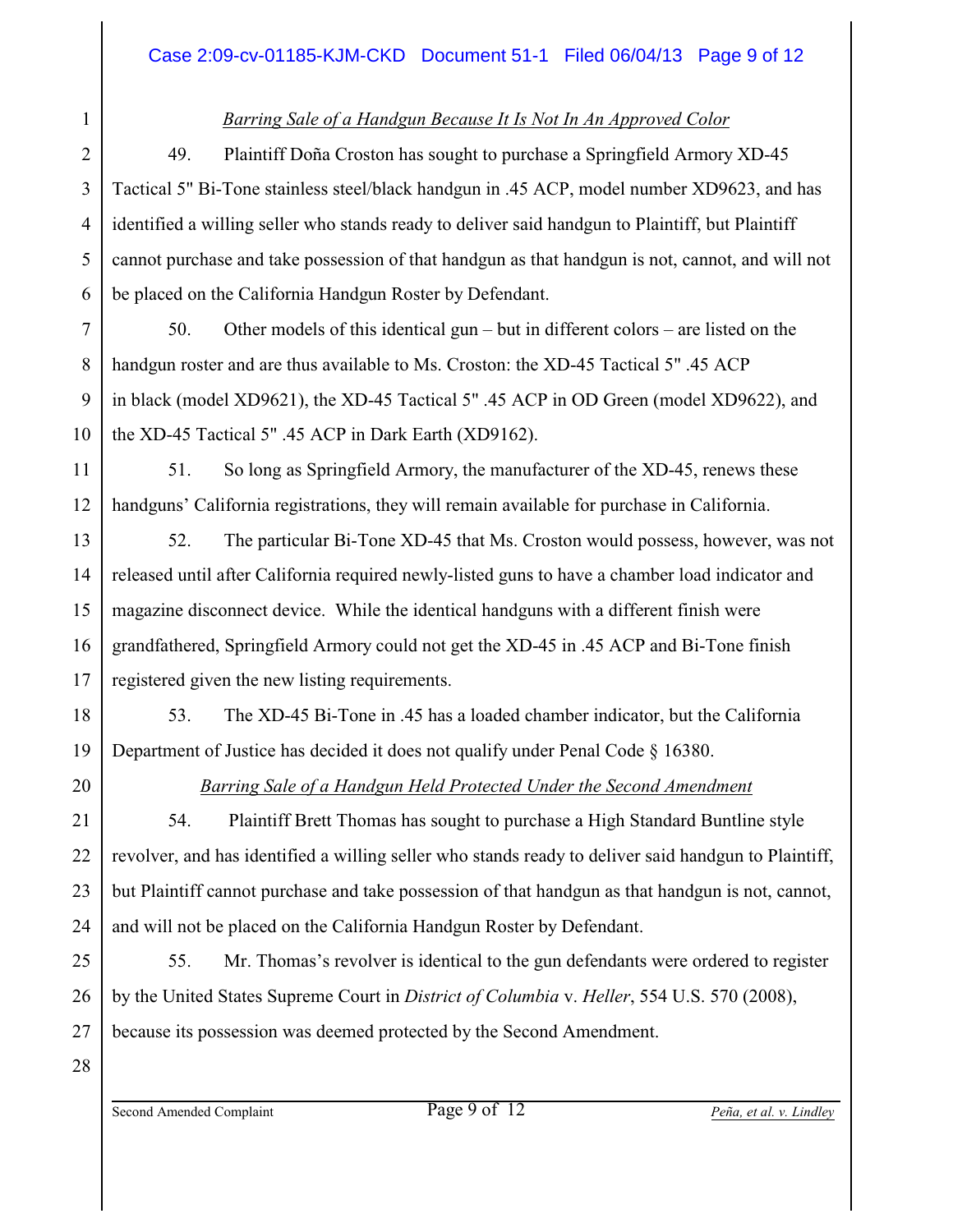*Barring Sales Generally of Handguns of the Kind in Common Use for Traditional Lawful Purposes*

56. The individual Plaintiffs and other SAF and Calguns members and supporters would acquire handguns of the kind in common use throughout the United States, for traditional lawful purposes including self-defense, but cannot do so owing to the operation of Cal. Penal Code § 32000.

#### **FIRST CLAIM FOR RELIEF U.S. CONST., AMEND. II, 42 U.S.C. § 1983**

57. Paragraphs 1 through 56 are incorporated as though fully stated herein.

58. Plaintiff Ivan Peña's Para USA P1345SR is an arm whose possession is protected by the Second Amendment.

59. Plaintiff Roy Vargas's Glock 21 SF with ambidextrous magazine release is an arm whose possession is protected by the Second Amendment.

60. Plaintiff Doña Croston's Springfield Armory XD-45 is an arm whose possession is protected by the Second Amendment.

61. Plaintiff Brett Thomas's High Standard revolver is an arm whose possession is protected by the Second Amendment.

62. Arms of the kind in common use today in the United States for traditional lawful purposes, and protected by the Second Amendment, include handguns lacking chamber loaded indicators, magazine disconnect devices, and microstamping technology.

63. By maintaining and enforcing a set of laws banning access to handguns whose possession is protected by the Second Amendment, Defendant is propagating customs, policies, and practices that violate the Second Amendment to the United States Constitution, facially and as applied against the individual plaintiffs in this action, damaging plaintiffs in violation of 42 U.S.C. § 1983. Plaintiffs are therefore entitled to permanent injunctive relief against such customs, policies, and practices.

1

2

3

4

5

6

7

8

9

10

11

12

13

14

15

16

17

18

19

Second Amended Complaint Page 10 of 12 *Peña, et al. v. Lindley*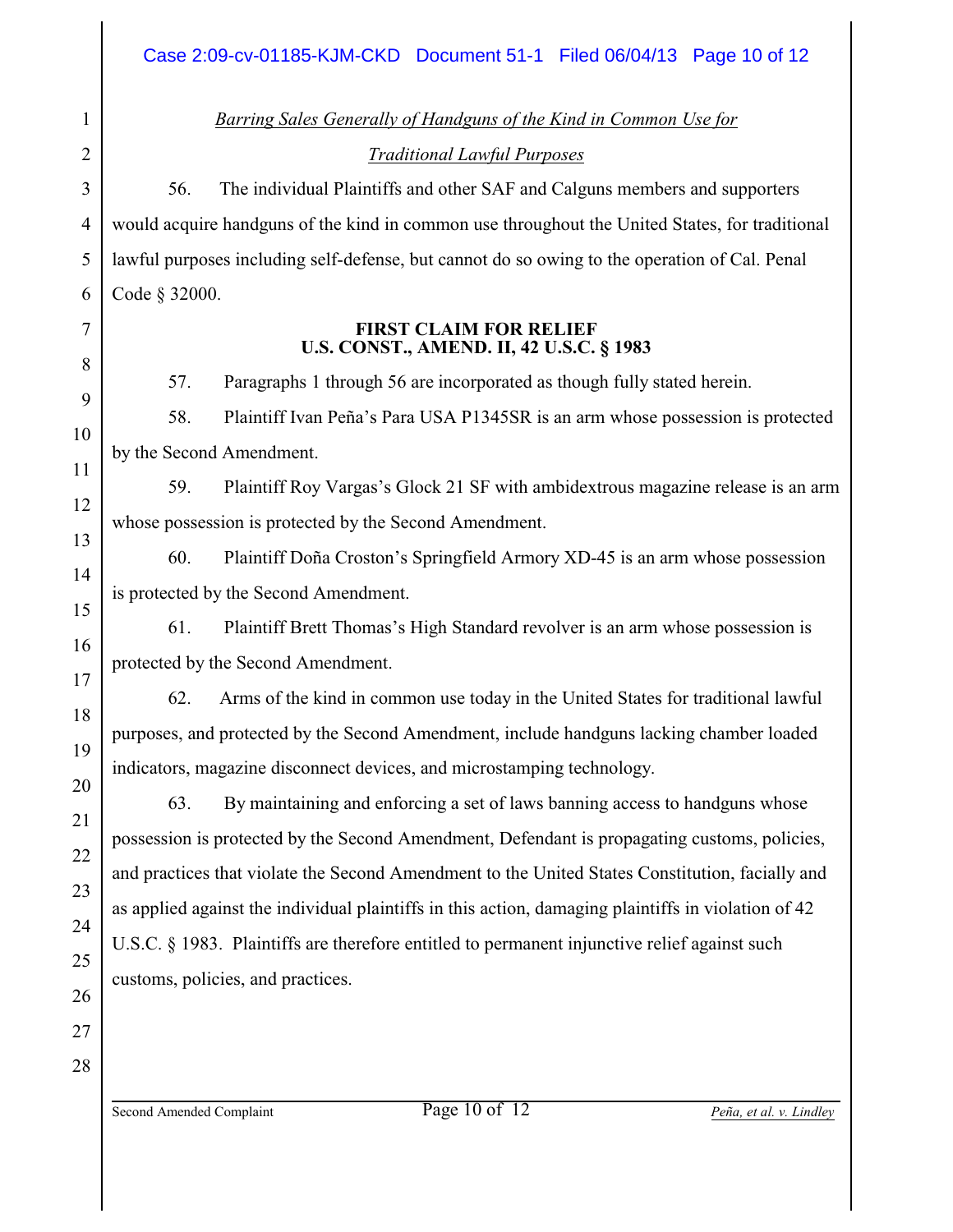#### **SECOND CLAIM FOR RELIEF U.S. CONST., AMEND. XIV, 42 U.S.C. § 1983** (Equal Protection)

64. Paragraphs 1 through 63 are incorporated as though fully stated herein.

65. Defendant's handgun roster program violates Plaintiffs' rights to Equal Protection of the Law as guaranteed by the Fourteenth Amendment to the United States Constitution, in that Defendant allows some people access to handguns barred to plaintiffs, and otherwise make arbitrary, capricious, irrational, and otherwise unjustifiable distinctions among the handguns that Defendant deigns to allow Plaintiffs in their exercise of fundamental Second Amendment rights. Defendant is thereby propagating customs, policies, and practices that violate the Fourteenth Amendment to the United States Constitution, facially and as applied against the individual plaintiffs in this action, damaging plaintiffs in violation of 42 U.S.C. § 1983. Plaintiffs are therefore entitled to permanent injunctive relief against such customs, policies, and practices.

#### **PRAYER FOR RELIEF**

WHEREFORE, Plaintiffs request that judgment be entered in their favor and against Defendant as follows:

1. An order permanently enjoining defendant, his officers, agents, servants, employees, and all persons in active concert or participation with him who receive actual notice of the injunction, from enforcing California's Unsafe Handgun Act, California Penal Code, §§ 31900, *et seq.*

2. Costs of suit, including attorney fees and costs pursuant to 42 U.S.C. § 1988;

3. Declaratory relief consistent with the injunction; and

4. Any other further relief as the Court deems just and appropriate.

Second Amended Complaint Page 11 of 12 *Peña, et al. v. Lindley*

///

///

///

///

///